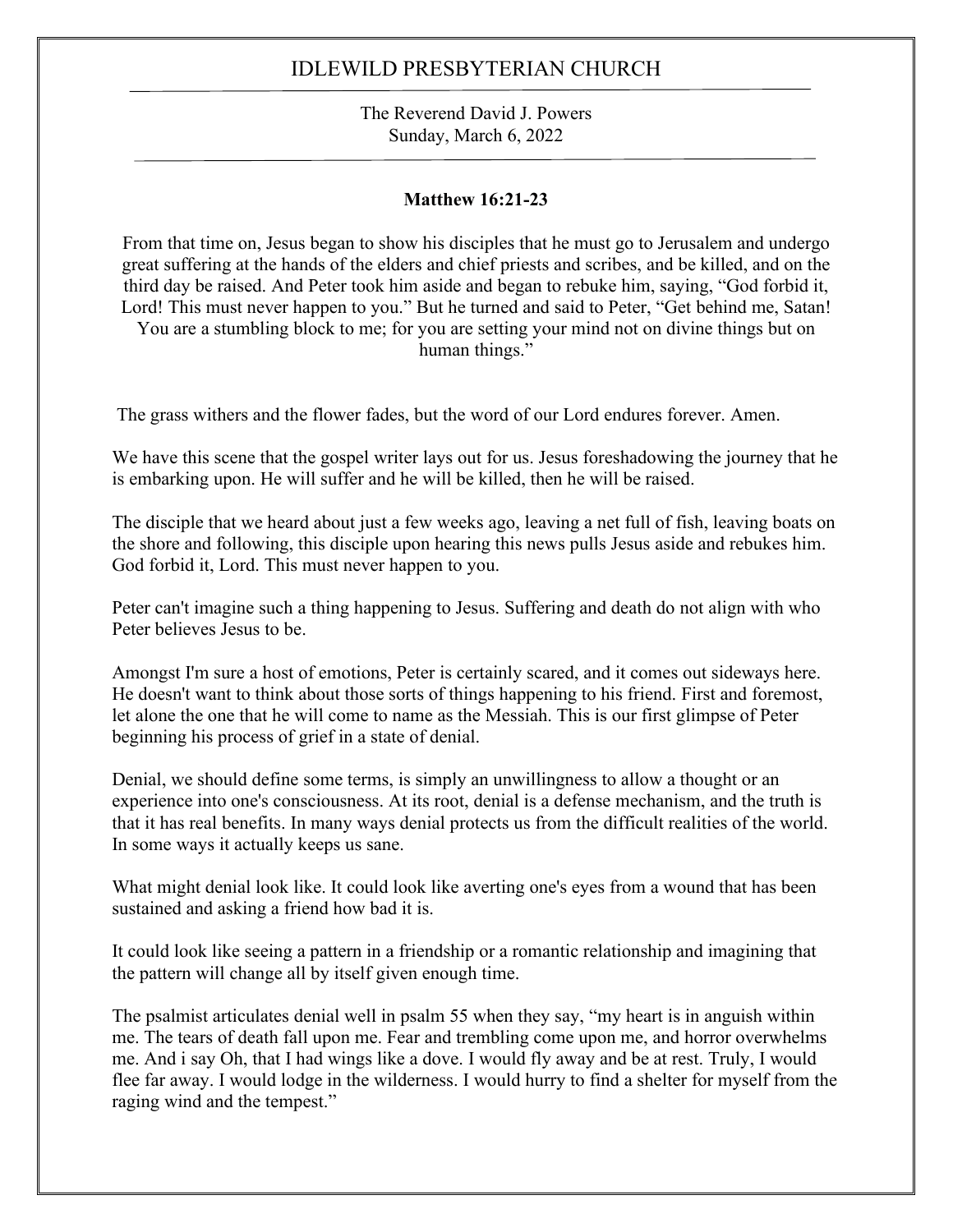#### The Reverend David J. Powers Sunday, March 6, 2022

What does denial look like when it takes on flesh in real life?

Well, denial might look like surviving a pandemic and expecting everything to go back to the way that it was at home or at school or at work or even in church. Denial might look like living as if we have gone through generational trauma together and that we haven't been changed forever. Denial might even look like grabbing a bulletin this morning and looking at the title of the sermon and saying to oneself why are we doing a worship series on grief.

The truth of our church's story, Idlewild, is that beyond navigating a pandemic for the last two years, which would have been enough of a burden on its own, we have lost a great number of people that we deeply love, that have met us in our places of need, shepherded us, cared for us, loved us. If you're visiting with us this day, this is your first time with us, then you don't know the names of the people of which I speak this morning, but you need to know that in this place together the last three years have brought a whole lot of navigating of loss and grief. There's also been great joy, absolutely, but the season of Lent is a time for us to reflect and prepare for the cross and for the tomb and, ultimately, for the empty grave.

What might denial look like personally? It might look a little more desperate, actually. My mom was diagnosed with cancer when I was 11 years old. I talked about her a few times from this pulpit. She had three treatments, three distinct seasons over 15 months together. It started with a sore in her mouth that moved to her chest, then lymph nodes, across her body. After about 15 months, the doctors discovered a brain tumor that was ultimately what took her life, but at that point it was the early spring of 1994.

People were in a different place trying to navigate what it might look like to lose her. A dear friend of hers, faithful friend who loved her, loved my mother very much, came to my father, Bible in hand, and said, "we need to cut a hole in the roof of the house. We need to pick her up on a blanket and we need to lower her through it."

My father looked directly in this person's eyes and said there's no way there's no way we're doing that. It was the first time I got to witness my father recognize and move from the place of denial. We've been in it for a number of months. Every time that the scan came back clean, we decided that life would begin anew. In fact, just a couple months before this, they bought a brand new car, the first brand new car, the only brand new car my family would ever have. Baby blue. 1994 Honda Accord. That was a celebration gift because the journey was done. Just a few months later, they realized it wasn't and, by God's grace, my dad had come to grips with that. I might look more desperate, denial, or it might look like Peter forbidding it. God forbid ,my Lord, this must never happen to you. I can't go there. God, I can't go there, friend.

I don't need to know how bad it's going to be.

Then we get the response of Jesus. I want you to think a minute about the difficulty of what Jesus has just shared with one of his closest confidants and with the people that he is teaching and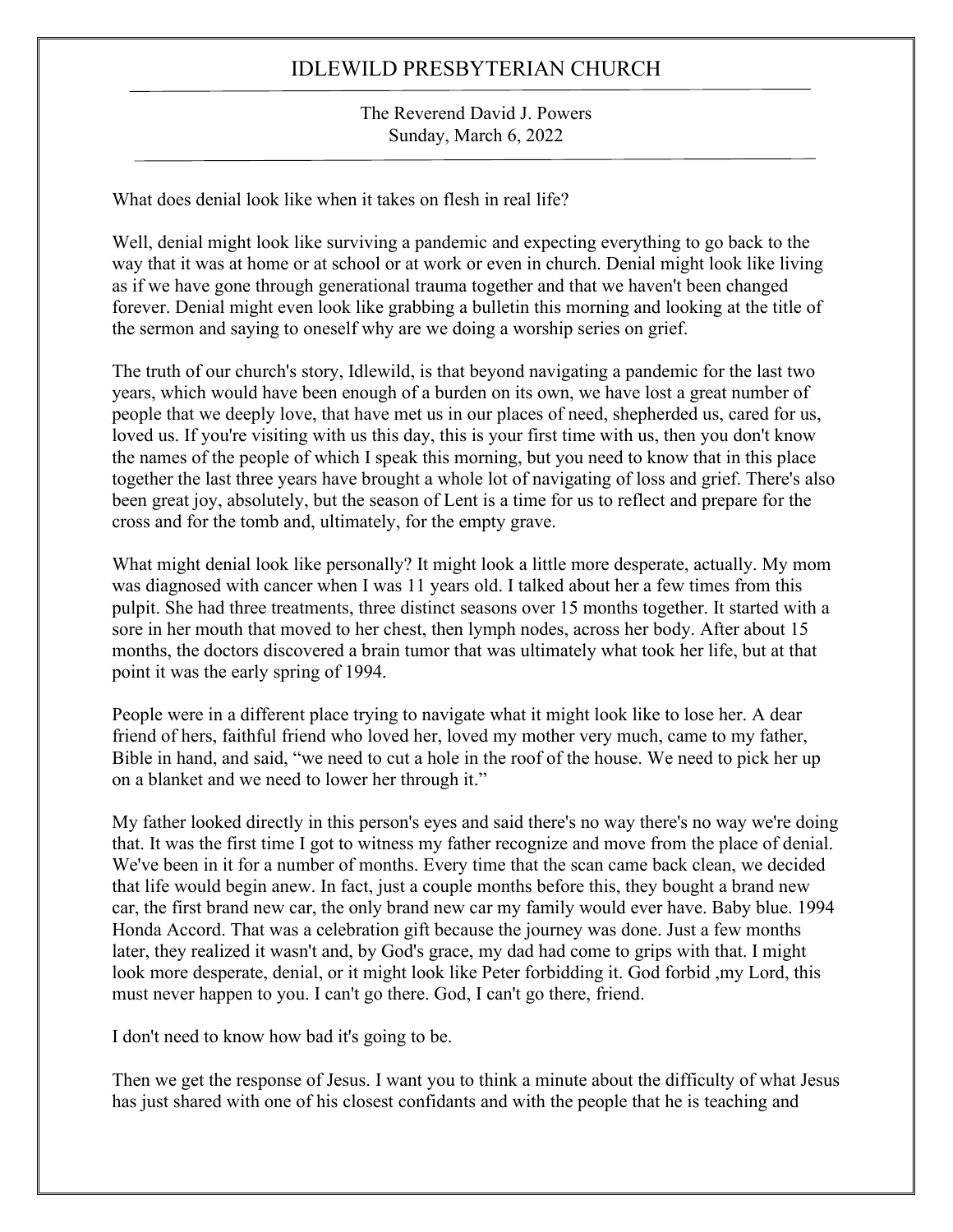The Reverend David J. Powers Sunday, March 6, 2022

walking alongside. This is the first time where Jesus puts towards what he knows will happen, and what he knows he will have to endure. Can you imagine how much courage it took Jesus to claim his story?

If you've never had to hold on to a difficult truth and then finally gotten the courage, the nerve to share it out loud, the last thing that you need is for someone to diminish your story.

When you've gotten the nerve to finally say this is my truth, the last thing you need is for someone to say god forbid it. That's not what Jesus needs.

Jesus rightly, I think, responds "Get behind me, Satan. You are a stumbling block to me, for you are setting your mind not on divine things, but on human things." It is a strong, harsh response. It is focused on Peter, but my imagination tells me that Jesus is also speaking to those voices of fear and shame that he has been battling in order just to speak his truth.

I wonder if we focus a little too much on what he said to Peter instead of focusing on what he didn't say.

He didn't tell Peter go back to the boats. Remember those nets full of fish. Go back there. Go back there and become a fisherman again. You're not cut out for this.

He didn't tell peter that just because he couldn't take in the full truth of the matter that he had no place with him anymore. Instead, he told him to get behind him. Fall in line. Jesus doesn't abandon Peter. He says get behind me. I'll take the lead. I'll take the lead into this difficult but true space that we are walking.

It strikes me, beloved, that this is the good news that can be found in grief, even in denial. The God that we know in Jesus Christ has not abandoned Peter. He has not abandoned us. Christ is our companion in the journey of grief, and that doesn't mean that it is not going to be excruciating. It doesn't mean that it is not going to be heartbreaking. It doesn't mean that it's not going to be exhausting,

but it does mean that we have a partner journeying this Latin path with us.

With this day, if you are navigating a new diagnosis or a divorce, you've lost your job, or your physical mobility, if you're navigating a death of someone you love or the end of a relationship, if you miss Steve or Faye or countless others that have left us in the last several years,

if you are grieving things not being the way that they were, then you need to hear this. You are not alone.

Ted Lasso captivated the public consciousness for the last couple years Maybe some of you have seen the television show. It's the tale of a loving, enthusiastic, hyper positive American football coach turned European football coach. After a particularly heartbreaking loss that led to his